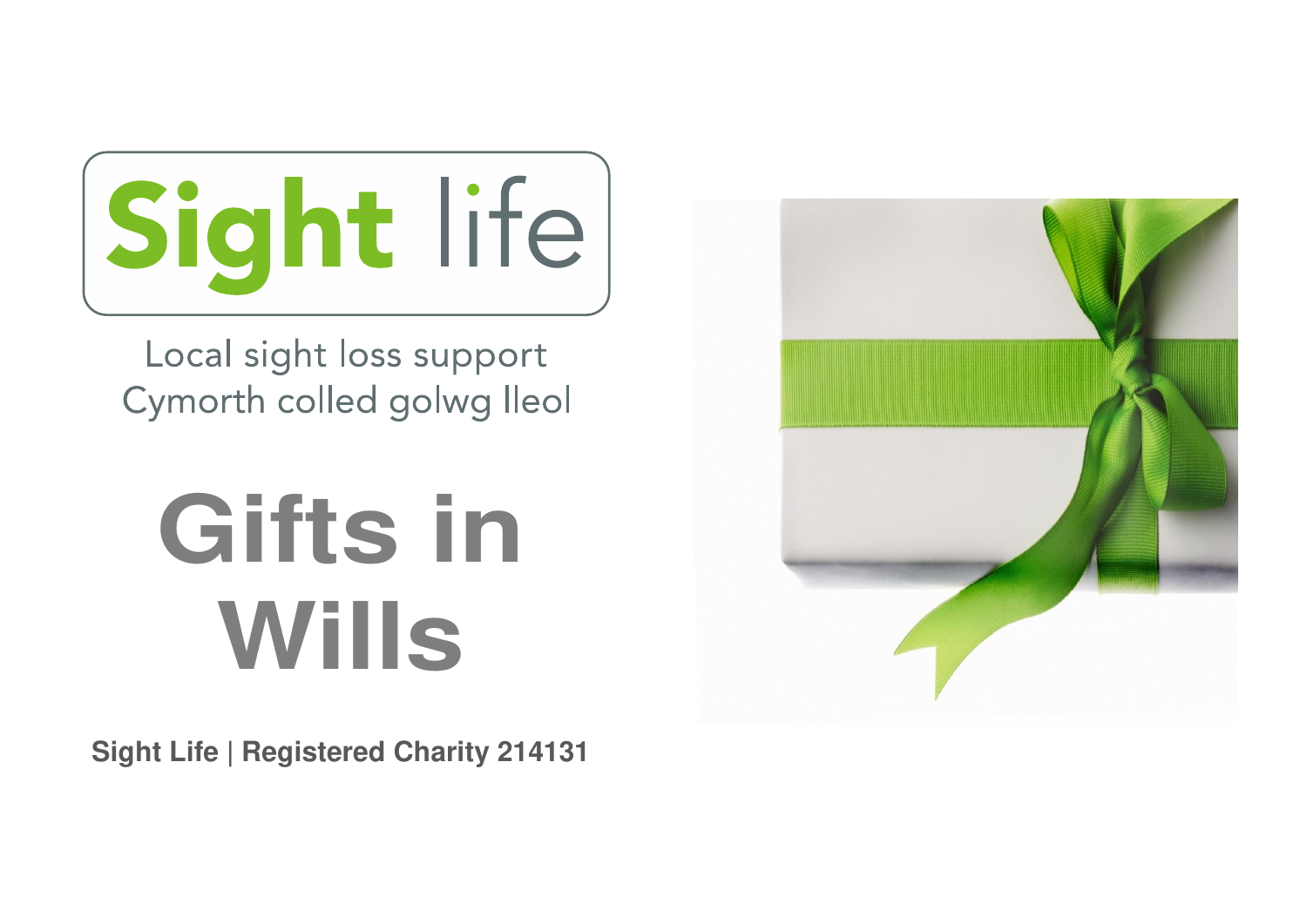# **Gifts in Wills**

#### **Peace of mind**

Having a Will provides peace of mind, knowing that loved ones are supported and looked after, and that causes you care about benefit for years to come.

Without a Will, your estate or possessions could be distributed in a way that does not reflect your wishes.

You can update your Will or add to or alter an existing one at any time.

### **Your choice**

Sight Life advises that you speak to an independent solicitor when you make a Will. We also understand that your family and friends will and should be your priority when you make a Will.

Sight Life will never put you under any pressure to make a gift to us. If you do decide to leave a gift to Sight Life, we will use your gift wisely and in line with our charitable purposes.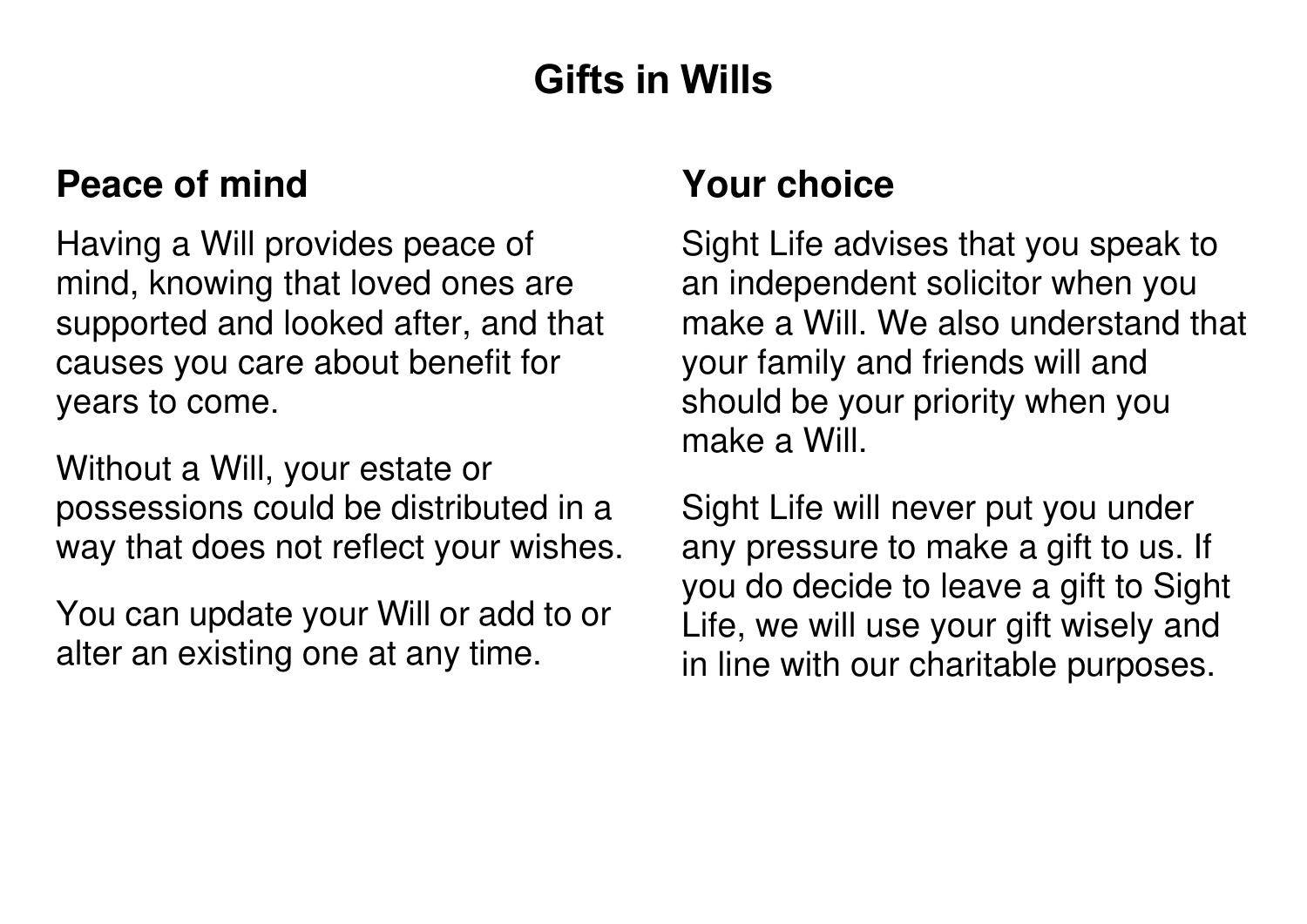## **How Sight Life helps people**

Sight Life (known as Cardiff Institute for the Blind until October 2019) enables blind and partially sighted people across South Wales to enjoy independent, active, social, and fulfilled lives. Originally established in 1865, we are one of the oldest charities in Wales.

Living with sight loss can be incredibly challenging, but with our support, blind and partially sighted people can continue living the lives they want. That can be something as simple as still being able to enjoy books and television.

It can be something essential like being able to safely cook meals and go shopping. It can be something important like being able to stay in work. Or it can be something personal like being able to continue doing sport and leisure activities.



Local sight loss support Cymorth colled golwg lleol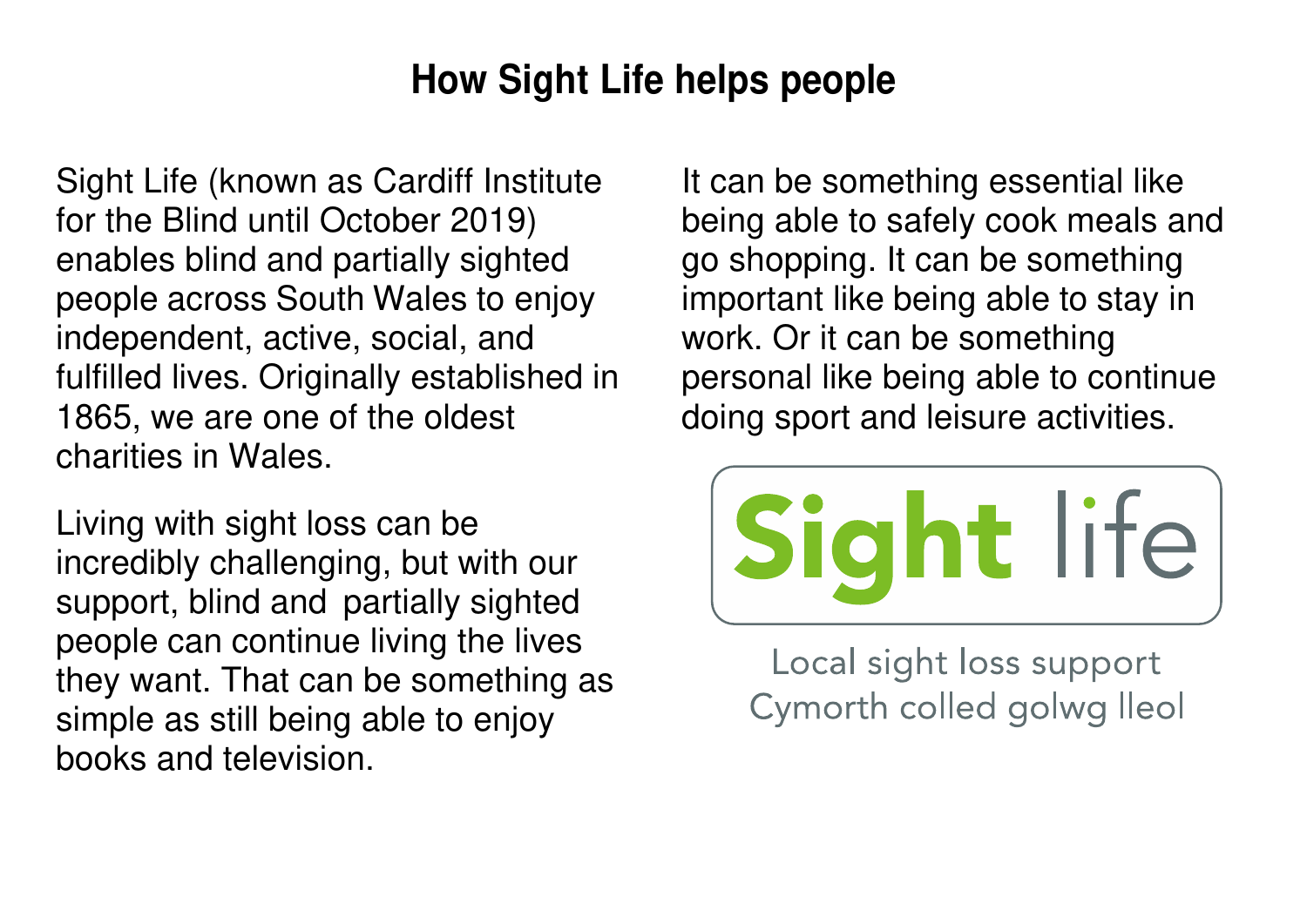## **How Sight Life helps people**

Sight loss can affect anyone at any age and can be devastating. It can lead to social isolation, poor physical and mental health, anxiety, and depression. With our help that need not be the case.

Our experienced and dedicated staff and volunteers take the fear out of sight loss and enable people to carry on living normal lives. We wouldn't be able to do this without the kindness of individual donors and organisations. Donations fund much of our work.

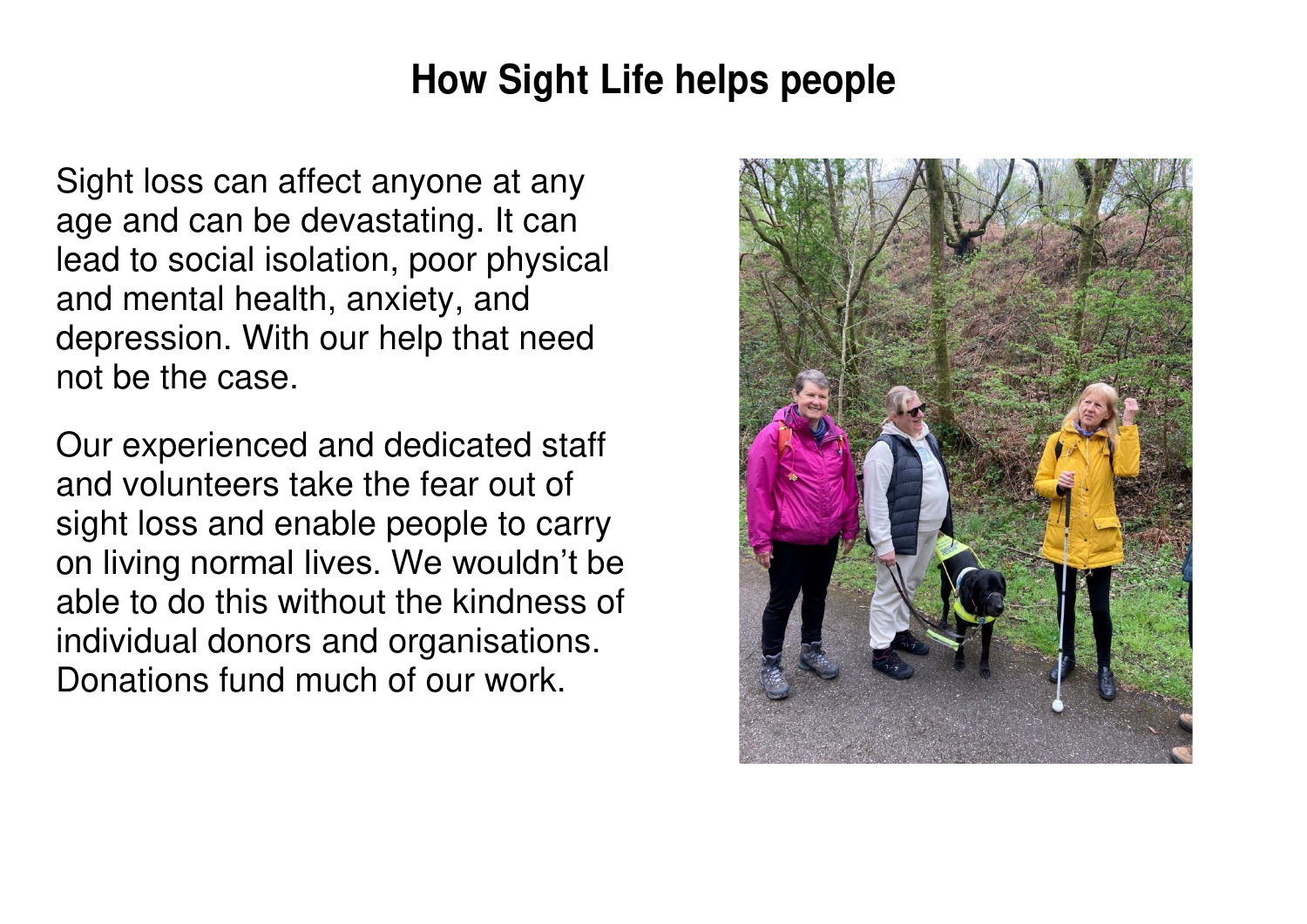# **Why help us?**

One in five of us will have some degree of sight loss in our lives. Most of us fear losing our sight more than any other form of disability. Some of our service users would like to tell you how we help them:

"The support I have had has been tremendous – I don't know how I would have managed. It is lovely to have a friendly phone call just asking if you are ok."

"Sight Life's workshop groups are brilliant, and I have learnt a lot. The guest speakers are good, and I am enjoying keeping in contact with everyone. I like to hear everybody's voices. It cheers me up and makes me feel less isolated. Everyone is so wonderful and great."

"It was lovely to have someone enquire as to how you are managing. Only a few people from organisations have contacted me. It's nice to know someone cares. We are all in the same boat, but it can feel very lonely and isolated."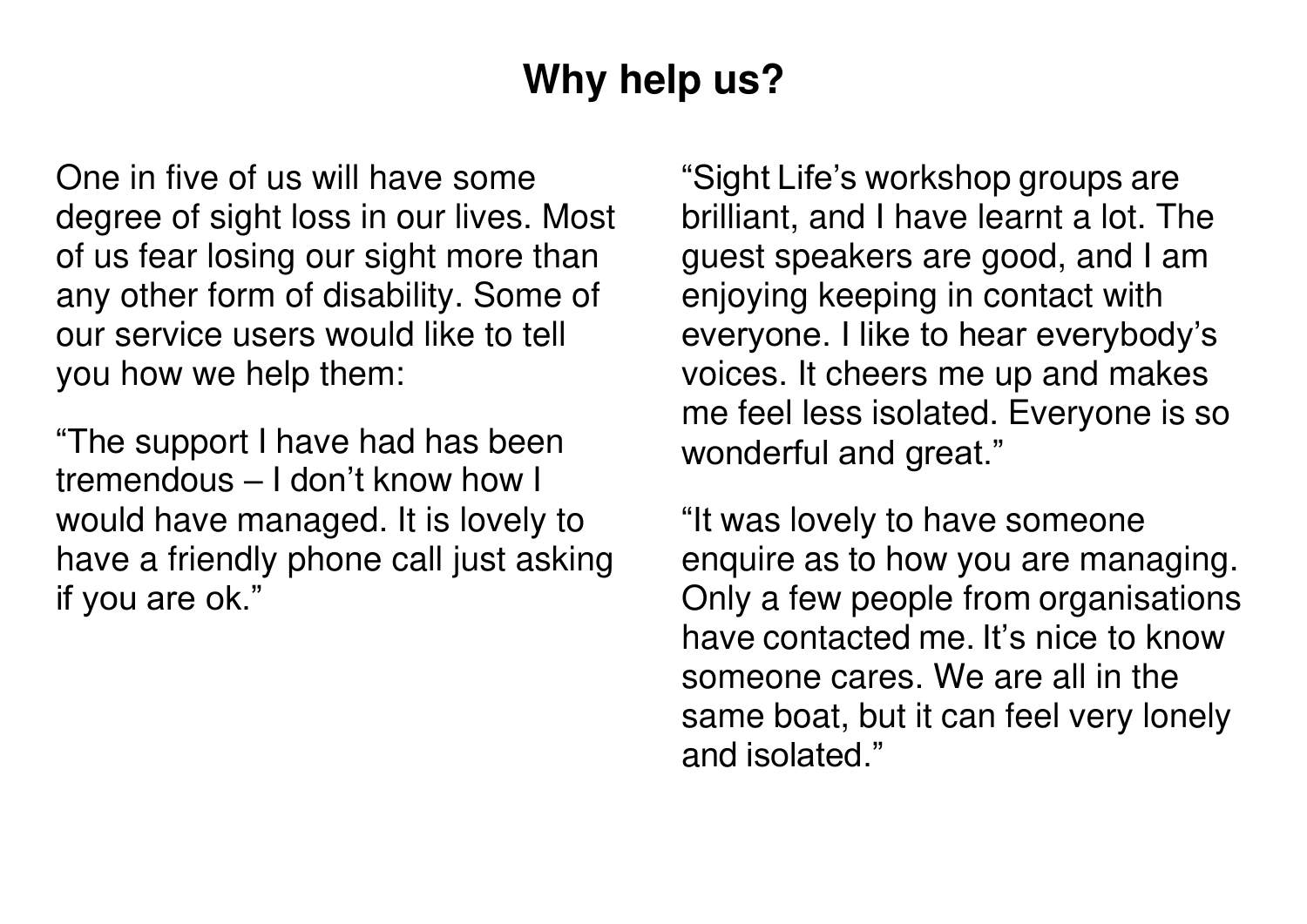# **How You can help us**

If Sight Life has touched your life, or someone you care about, please consider saying thank you by leaving a gift in your Will.

No matter the size of legacy you choose to leave, your kindness and generosity will enable Sight Life to transform lives.

We're thankful for any gift you leave to us in your Will, however big, small or unusual.

Leaving us a gift in your Will is a great way to support our work.

If you're unsure about where to start, we can help you find an independent solicitor near you. We will also try to answer any questions you may have about Sight Life.

The type and size of your gift is your choice. Donations in your Will can include:

- ❖ A share of your estate.
- ❖ A cash gift (known as a "pecuniary gift").
- ❖ A specific gift. Over the years we've received everything from antique jewellery to a stream.
- ❖ A gift in trust.